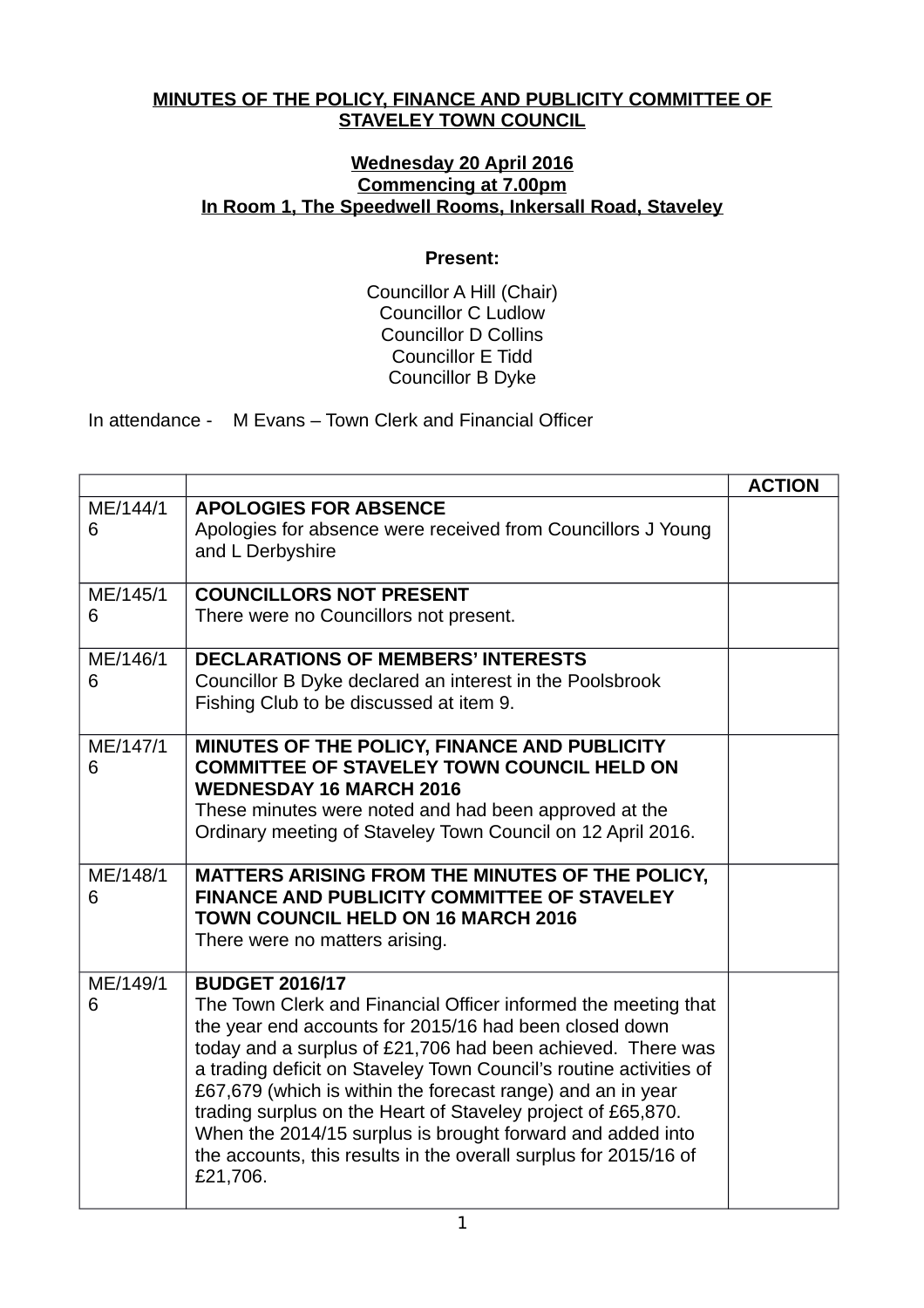|               | Emerald Accountancy have now taken over running the<br>Council's accountancy process for 2016/17. They are working<br>with the Town Clerk and Financial Officer on setting up cost<br>centres for key elements of the budget.                                                                                                                                                                                                                            |  |
|---------------|----------------------------------------------------------------------------------------------------------------------------------------------------------------------------------------------------------------------------------------------------------------------------------------------------------------------------------------------------------------------------------------------------------------------------------------------------------|--|
| ME/150/1<br>6 | <b>FINANCIAL ISSUES</b><br>It was RESOLVED that the Town Clerk and Financial Officer<br>award the contract for installing the CCTV equipment at the<br>Speedwell Rooms to either DOR Electrical or ASI, depending<br>on which organisation can do the job more quickly.<br>It was RESOLVED that Civic Pride be commissioned to repair<br>the 15 timers on the lamp posts that hold the Christmas lights.                                                 |  |
| ME/151/1<br>6 | <b>HEART OF STAVELEY PROJECT</b><br>The Town Clerk and Financial Officer informed the meeting<br>that, in line with authority previously granted by the Policy,<br>Finance and Publicity Committee, he had commissioned 5<br>Lines Consulting to prepare the specification for the Staveley<br>Hall complex. The document will be ready in five weeks time.<br>A tour of the Hall will be arranged for elected members during<br>the second week in May. |  |
| ME/152/1<br>6 | <b>APPLICATIONS FOR FINANCIAL ASSISTANCE</b><br>It was RESOLVED that the Friends of Hollingwood Park be<br>awarded £200 towards set up costs for their organisation.<br>It was <b>RESOLVED</b> that £50 be awarded, from the Chair's<br>allowance, for trophies for the Poolsbrook fishing competition.<br>The Chair, Councillor B.Dyke, did not vote on this motion.                                                                                    |  |
| ME/153/1<br>6 | <b>HEALTH AND SAFETY</b><br>A tenant's health and safety handbook has been prepared for<br>the companies in The Stables. It sets out both the Council's<br>responsibilities and their responsibilities and will be issued to<br>them as soon as possible.                                                                                                                                                                                                |  |
| ME/154/1<br>6 | <b>STAVELEY MARKET</b><br>Barry Calvert's meat van will be resident on the market square<br>on Tuesdays and Thursdays. The appropriate documentation<br>checks have been carried out.                                                                                                                                                                                                                                                                    |  |
| ME/155/1<br>6 | <b>ALLOTMENTS</b><br>Broadlands have started the inspection and testing of the<br>Barrow Hill allotments. Once the report is received, and if there<br>is a potential problem with contamination, there may be a need<br>to fence off the area.                                                                                                                                                                                                          |  |
|               | It was RESOLVED that the Town Clerk and Financial Officer be<br>authorised to commission Chesterfield Borough Council's OSD                                                                                                                                                                                                                                                                                                                              |  |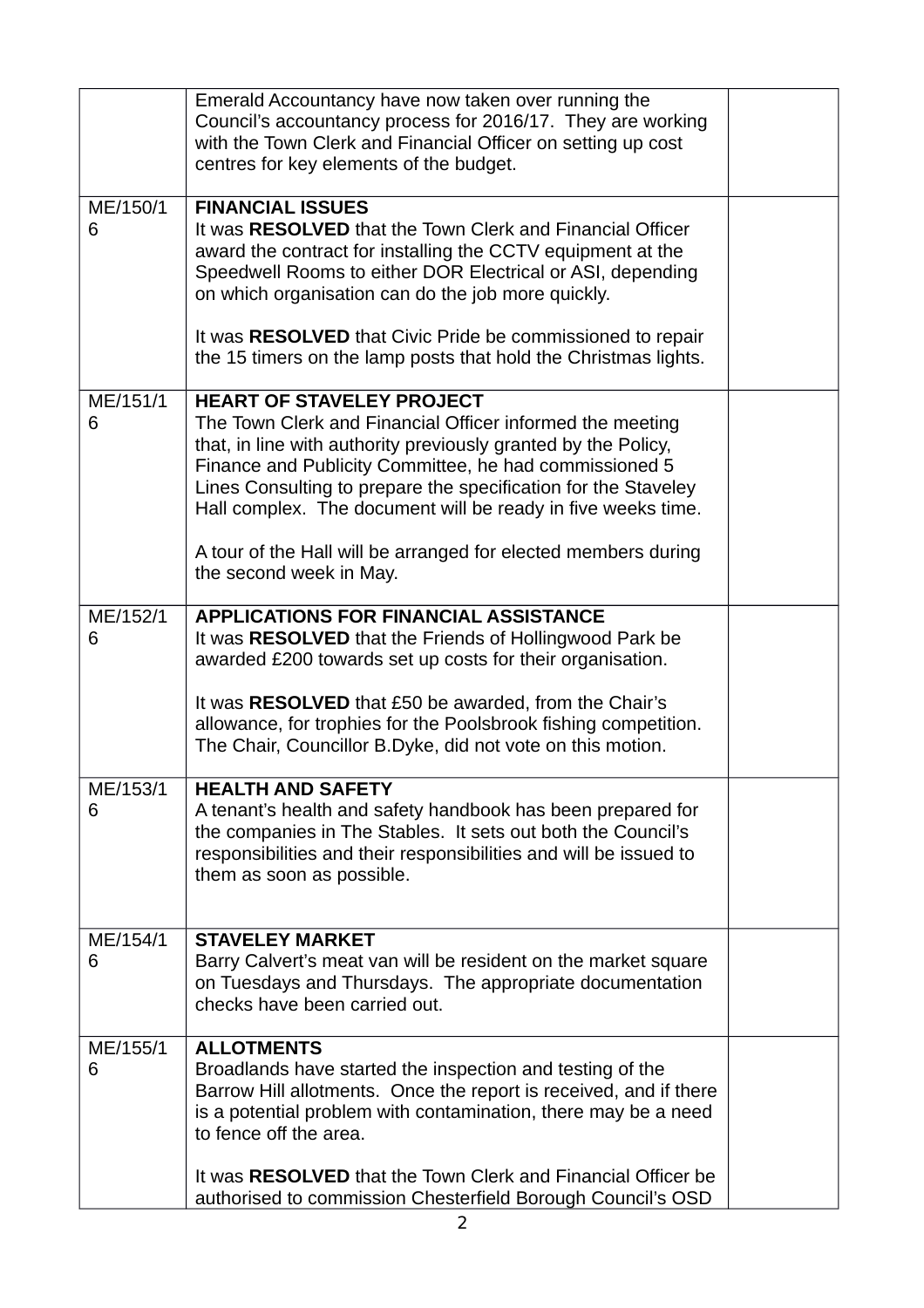|               | to fence the area off at a cost of £3000. Staveley Town Council<br>will own the fencing under this arrangement and a double<br>access gate will be required.                                                                                                                                    |  |
|---------------|-------------------------------------------------------------------------------------------------------------------------------------------------------------------------------------------------------------------------------------------------------------------------------------------------|--|
| ME/156/1<br>6 | <b>STAVELEY TOWN COUNCIL BUSINESS PLAN</b><br>The Town Clerk and Financial Officer presented a draft<br>business plan for consideration by the Committee. The plan<br>covers the period 2016-2019.                                                                                              |  |
|               | It was RESOLVED that:                                                                                                                                                                                                                                                                           |  |
|               | the Policy, Finance and Publicity Committee recommend the<br>$\blacksquare$<br>business plan to the Council                                                                                                                                                                                     |  |
|               | the plan is put on the website for a period of consultation<br>and consulted on at the Council's Annual General Meeting                                                                                                                                                                         |  |
|               | a workshop be arranged for elected members to discuss the<br>$\overline{\phantom{a}}$<br>financial planning and priority setting for 2017/18,2018/19<br>and 2019/20                                                                                                                             |  |
| ME/157/1<br>6 | <b>REPLACEMENT COMPUTERS</b><br>It was RESOLVED that the Town Clerk and Financial Officer be<br>given authority to accept the quotation from A Vaines IT<br>Services Limited for two new computers and associated<br>programmes.                                                                |  |
|               | <b>CONFIDENTIAL</b><br><b>PART II</b>                                                                                                                                                                                                                                                           |  |
|               | PUBLIC BODIES (ADMISSION TO MEETINGS ACT) 1960                                                                                                                                                                                                                                                  |  |
|               | <b>RESOLVED -</b><br>That in view of the fact that publicity would be<br>prejudicial to the public interest by reason of<br>the confidential nature of the following matters,<br>the public and representatives of the press be<br>excluded from this meeting during the<br>discussion thereof. |  |
| ME/158/1<br>6 | <b>STAFFING RESOURCES</b><br>The Chair of the Council signed a document associated with an<br>employee who has left the employment of the Council. The<br>post of Administrator has been advertised with a closing date of<br>26 April.                                                         |  |
|               | A discussion was held about Staveley Town Council re-joining<br>DALC.                                                                                                                                                                                                                           |  |
|               | It was RESOLVED that the Policy, Finance and Publicity<br>Committee recommend to Council that Staveley Town Council<br>re-joins DALC to assist the Town Clerk and Financial Officer in<br>his duties.                                                                                           |  |